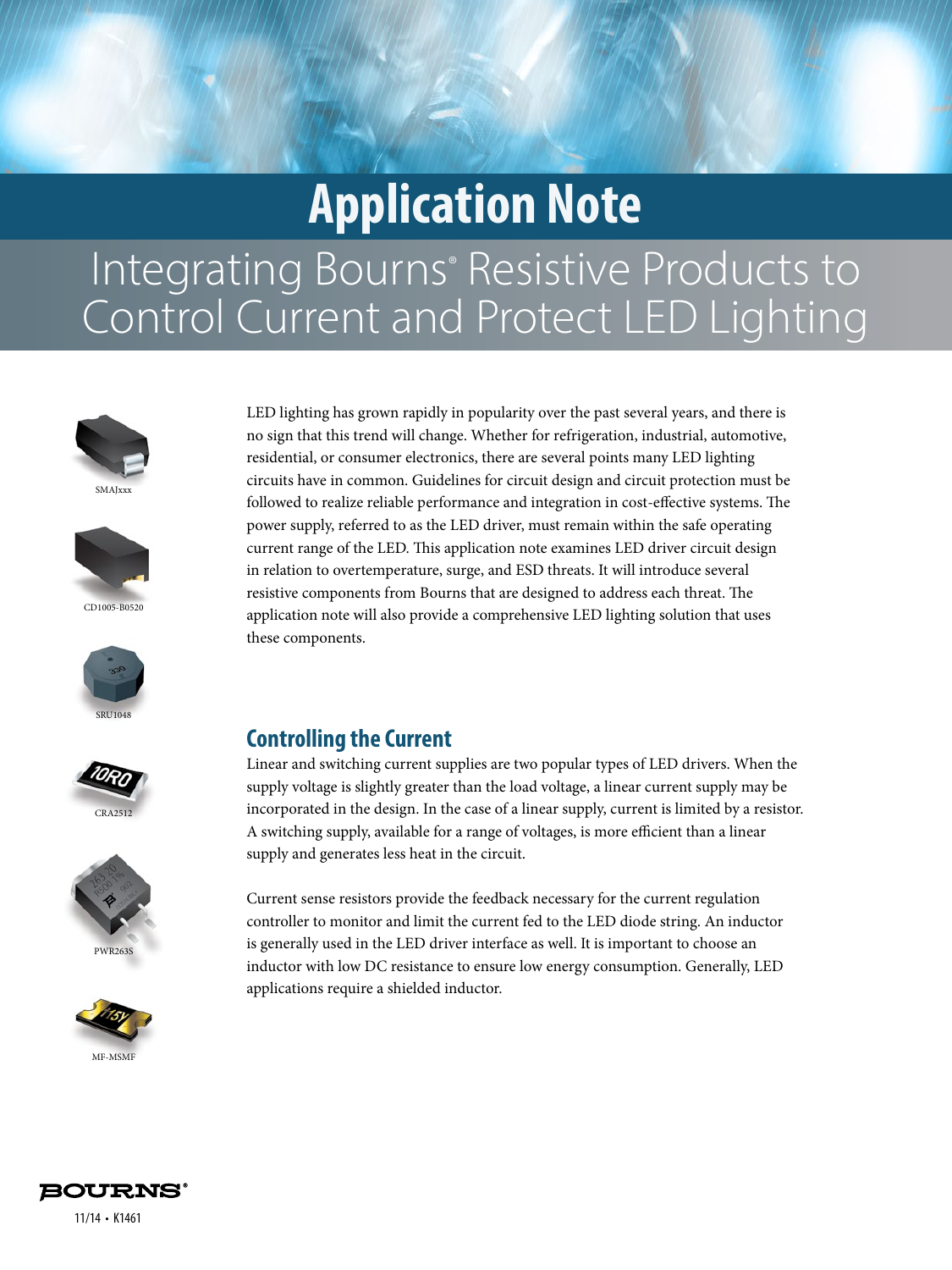

















# **Threats to LED Lighting Reliability**

#### *Overtemperature*

Unlike filament and plasma-based lighting (traditional light bulbs and neon), LED lighting is very sensitive to heat. The PN junction cannot be allowed to reach temperatures greater than +85 ˚C to ensure high reliability and normal operating life. Polymer Positive Temperature Coefficient (PPTC) devices limit current and react to increases in temperature to provide overtemperature protection for the LED.

#### *Surge and ESD*

In many product package designs, the LED device package is exposed to external environmental conditions and, thus, is susceptible to external ESD transients that can damage the LEDs or downstream circuitry. To help avoid damage, the use of ESD protection devices across the LED is required to meet IEC 61000-4-2 Level 4 ESD standard requirements. Protection to IEC 61000-4-4 EFT and IEC 61000-4-5 surge standards is advisable as well.

### **LED Protection Solutions from Bourns**

Bourns offers components to meet each of the circuit design and circuit protection needs that were introduced. Figure 1 illustrates a comprehensive solution for an LED lighting application with a switching current supply as the LED driver. Based on the requirements of an individual application, the component values chosen from each product series may vary. Beginning with the power supply and LED driver, an inductor must be selected in addition to resistors for current limiting and current sensing.

Bourns® CRA2512 Series are current sense resistors with a high power density (3 W) and low TCR (75 PPM) in a standard 2512 chip size. The surface temperature of this special alloy resistor remains low, typically reaching 48 °C under a load of 1 W. Bourns® CRM2512 is a thick film pulse resistor for current sensing and inrush current limiting. Also in a 2512 package, Bourns® CRM2512 has a low TCR (100 PPM) and reaches 70 ˚C under a load of 2 W.

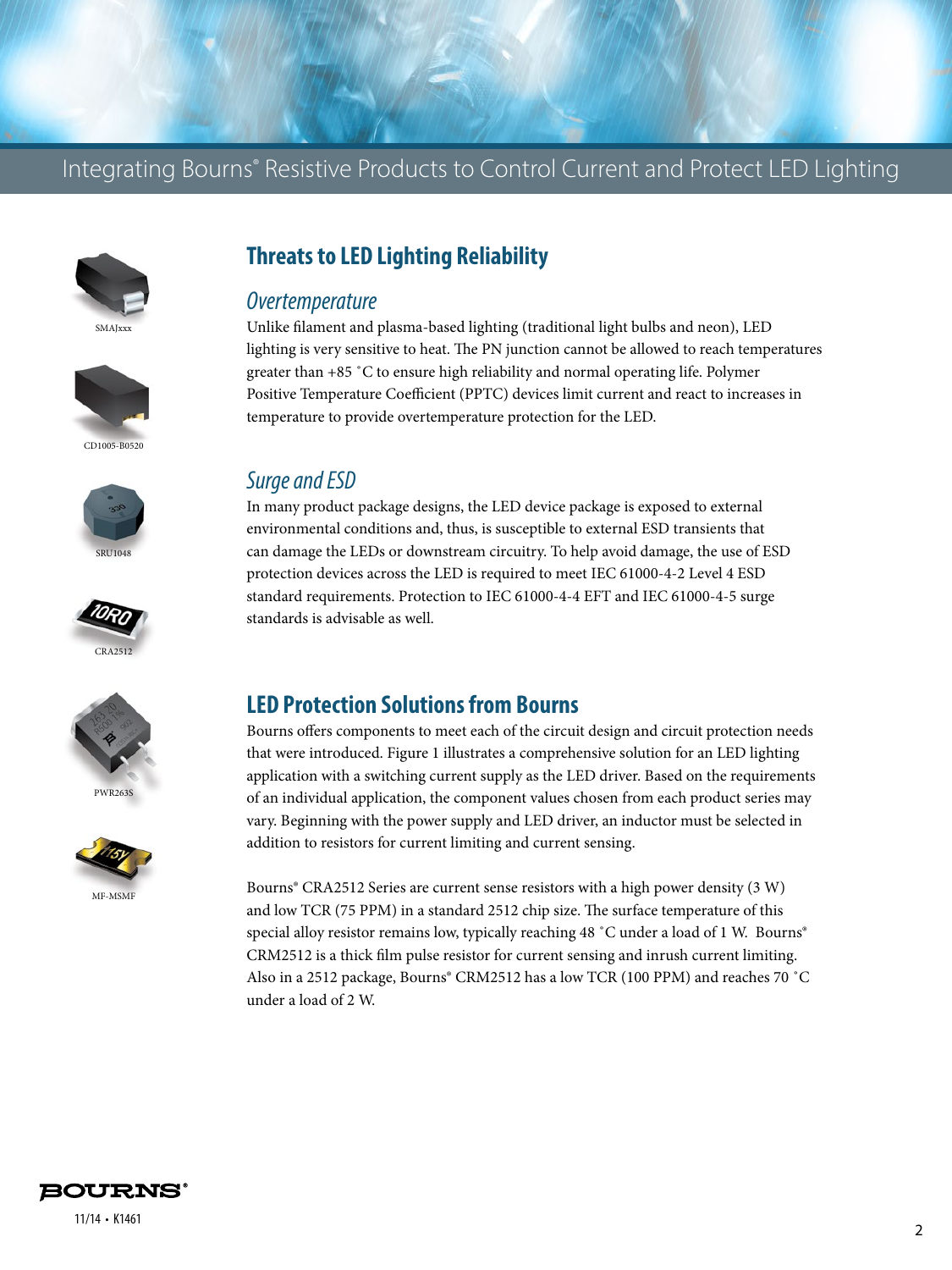# Integrating Bourns® Resistive Products to Control Current and Protect LED Lighting















## **LED Protection Solutions from Bourns (***Continued***)**

High current handling and low DC resistance in a compact form factor are available in Bourns® SRU1048 Series shielded inductor. This shielded SMD power inductor has a unit height up to 4.8 mm and rated current up to 7.8 A. Depending on the requirements of the circuit, a semi-shielded Bourns® SRN inductor may be substituted. The semi-shielded inductor gives designers a compromise solution between the superior performance of a shielded inductor and the cost-effectiveness of a non-shielded inductor. Along with the inductor, a Bourns® CD1005-B0520 Schottky barrier diode protects the circuit with its 0.5 A forward current and repetitive peak reverse voltage of 30 V.

Overtemperature protection is provided by a Bourns® MF-MSMF Series Multifuse® PTC. When current or temperature beyond a safe limit is detected, this polymer PTC creates an effective open circuit by changing from a low resistance state to a high resistance state within 0.2 seconds. Bourns® MS-MSMF075 is rated to 13.2 V and 100 A.

In addition, ESD, EFT, and surge protection are included in the recommended LED lighting solution. Bourns® Model SMAJ Series transient voltage suppressor diode provides voltage signal clamping and protection against ESD, EFT and surge transients applied within the circuitry. Both the unidirectional and bidirectional options are used in this protection solution for LED lighting applications. Bourns® SMAJ Series meets the following industry test standards: IEC 61000-4-2 ESD Level 4, IEC 61000-4-4 EFT, and IEC 61000-4-5 Surge. The Bourns® diode is RoHS\* compliant and is offered in a surface mount SMA package with a standoff voltage from 5 V to 179 V and can dissipate up to 400 W. Bourns® SMAJ Series is available in a compact DO-214AC package, making it ideal for portable electronics, embedded computing, communications, and video equipment.



11/14 • K1461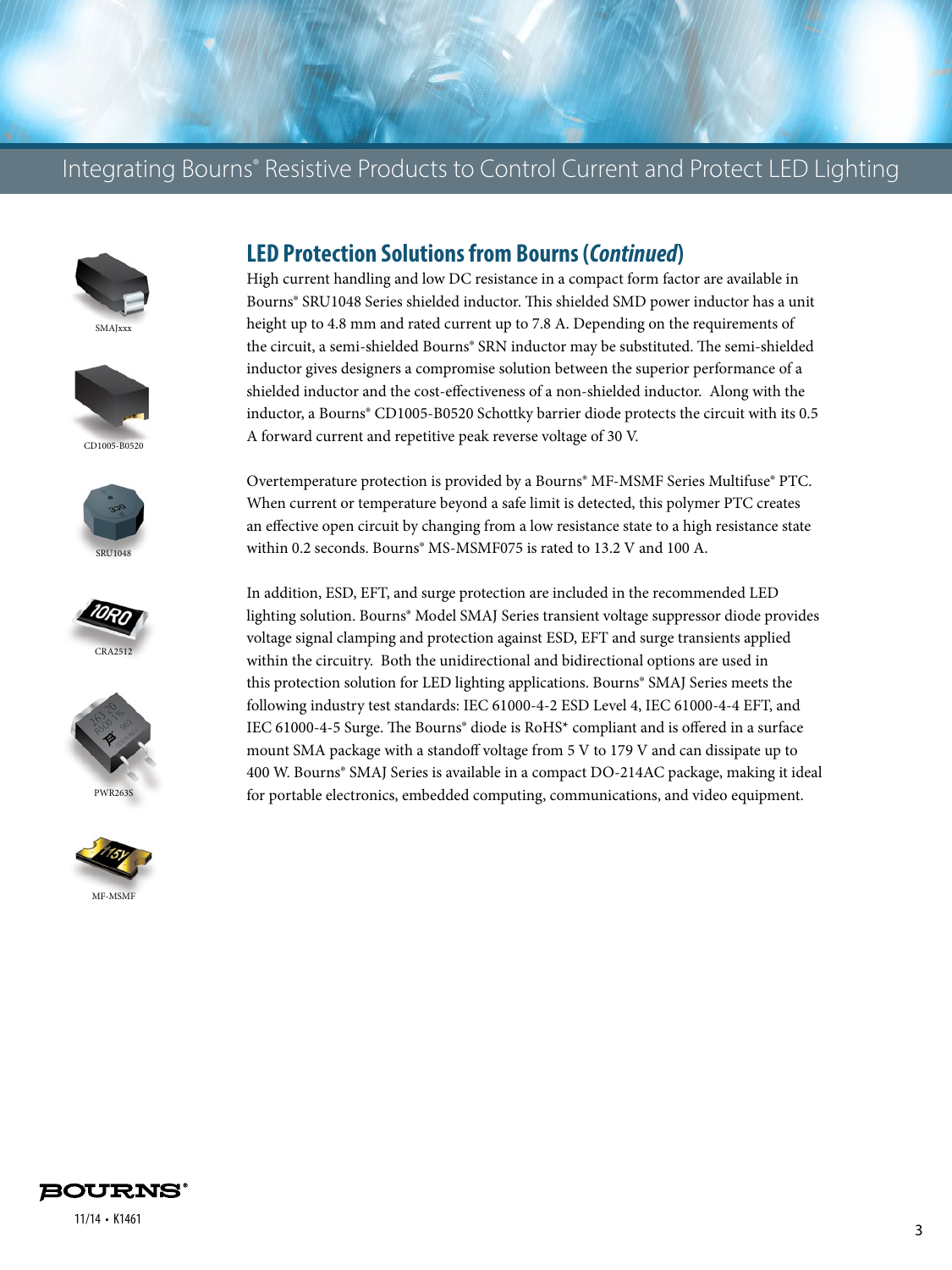# Integrating Bourns® Resistive Products to Control Current and Protect LED Lighting













#### **LED Protection Solutions from Bourns (***Continued***)**

Figure 1 provides an example of an LED protection circuit, and many other solutions are available depending on the application. If the LED driver were a linear supply, then Bourns® PWR263S-20 Series would be ideal to limit the current, especially in high luminosity LEDs with high current consumption. These SMD resistors in D2PAK casings have very low inductance and high power ratings. Bourns® PWR263S-20 Series resistors do not exhibit high surface temperatures and thus meet the temperature requirements for many designs.





11/14 • K1461